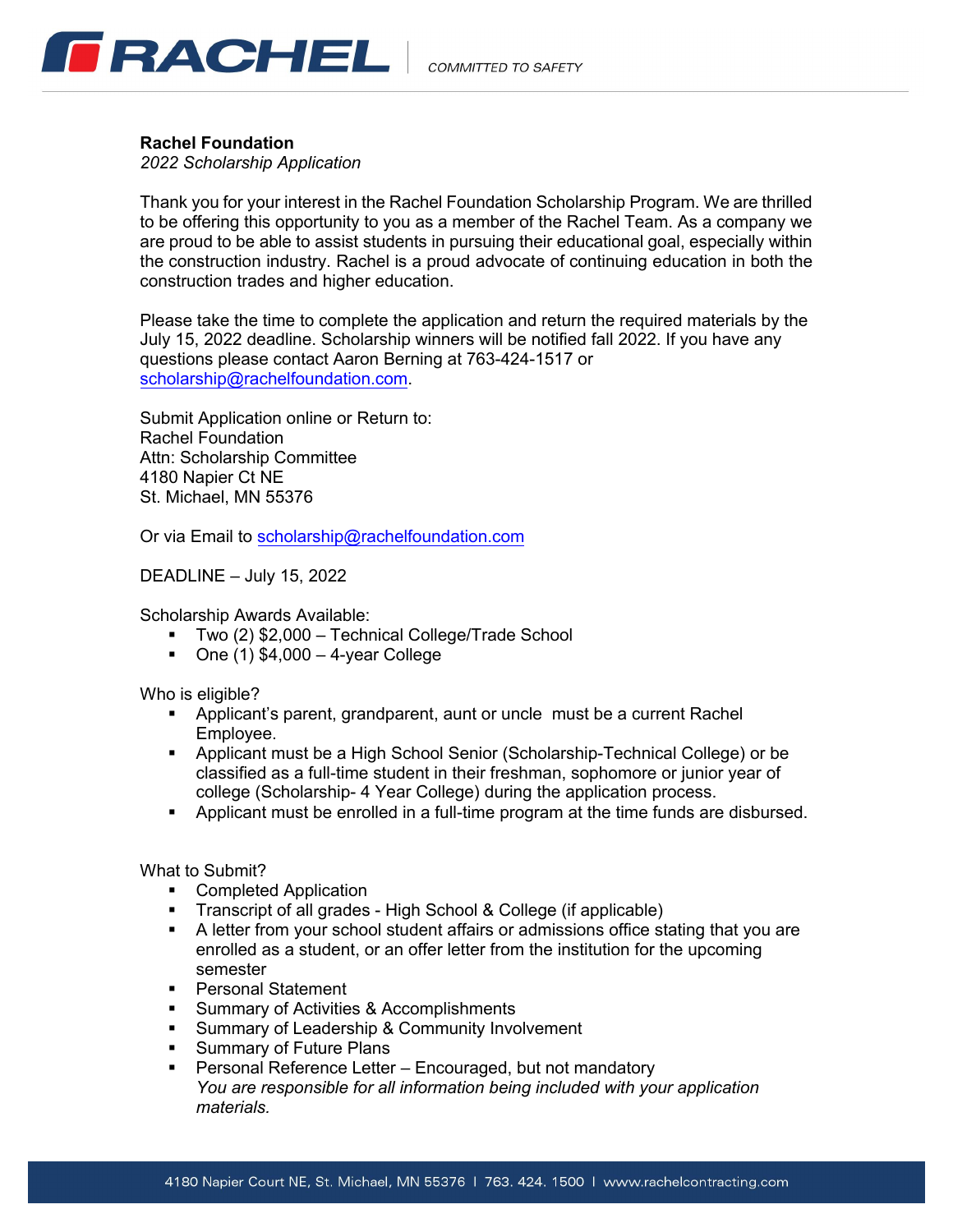

Scholarships funds may be used to pay for expenses directly tied to enrollment, such as tuition, book purchases/rentals, and nonrefundable fees. Scholarship funds may not be used for room and board. Scholarship awards will be sent to the college of your enrollment during the month of September 2022. The amount will be credited to your account.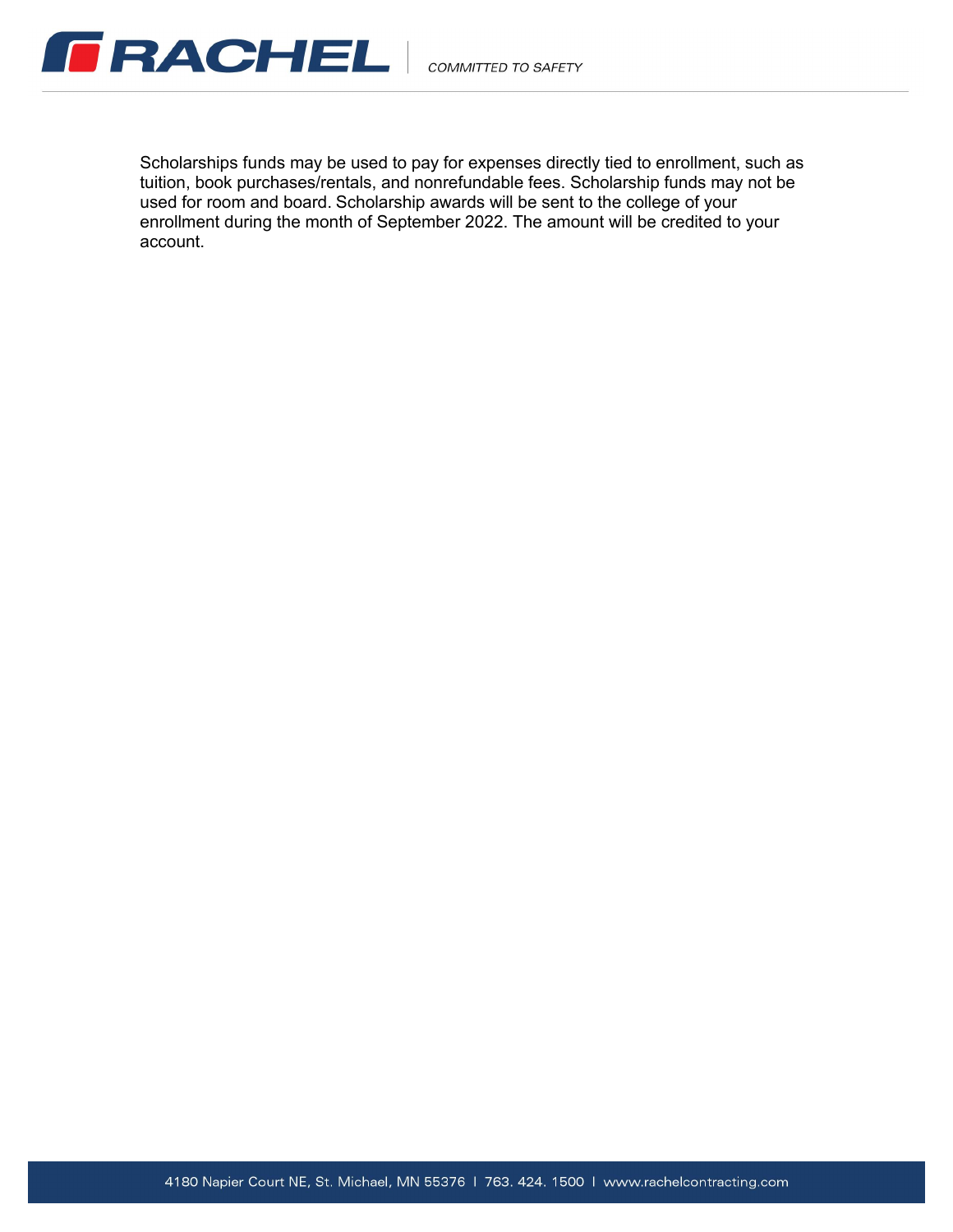

# **SCHOLARSHIP APPLICATION**

| <b>Status When Applying:</b>     |                                           |                          |                       |  |
|----------------------------------|-------------------------------------------|--------------------------|-----------------------|--|
|                                  | □ HS Senior   □ College Freshman          | $\Box$ College Sophomore | $\Box$ College Junior |  |
| <b>School Planning to Attend</b> |                                           |                          |                       |  |
|                                  | $\Box$ Trade School $\Box$ 2-Year College | $ \Box$ 4-Year College   |                       |  |

| <b>Personal Profile</b>   |  |
|---------------------------|--|
| Name:                     |  |
| Email:                    |  |
| <b>Birth Date:</b>        |  |
| <b>Permanent Address:</b> |  |
| City/State/Zip code:      |  |
| Phone:                    |  |
| Rachel Relation:          |  |

| <b>Educational Profile</b>                         |  |  |
|----------------------------------------------------|--|--|
| <b>Current High School/</b><br>College/University: |  |  |
| Address:                                           |  |  |
| City/State/Zip code:                               |  |  |
| <b>Cumulative GPA:</b>                             |  |  |
| Undergraduate Major:                               |  |  |
| High School:                                       |  |  |
| <b>Cumulative HS GPA:</b>                          |  |  |

### **Personal Statement:**

Please express your thoughts outlining your future career & education goals including the college/university attending, degree(s) you are pursuing, and any anticipated role within the construction industry. Discuss why you feel you should be considered for a Rachel Foundation Scholarship. Please combine the statement above with one of the topics listed below:

• How has construction made a difference in your life?

- How have you helped enhance your understanding of construction?
- How has construction impacted your life?

Your personal statement must have a minimum of 300 words up to a maximum of 500 words. Please attach a separate sheet.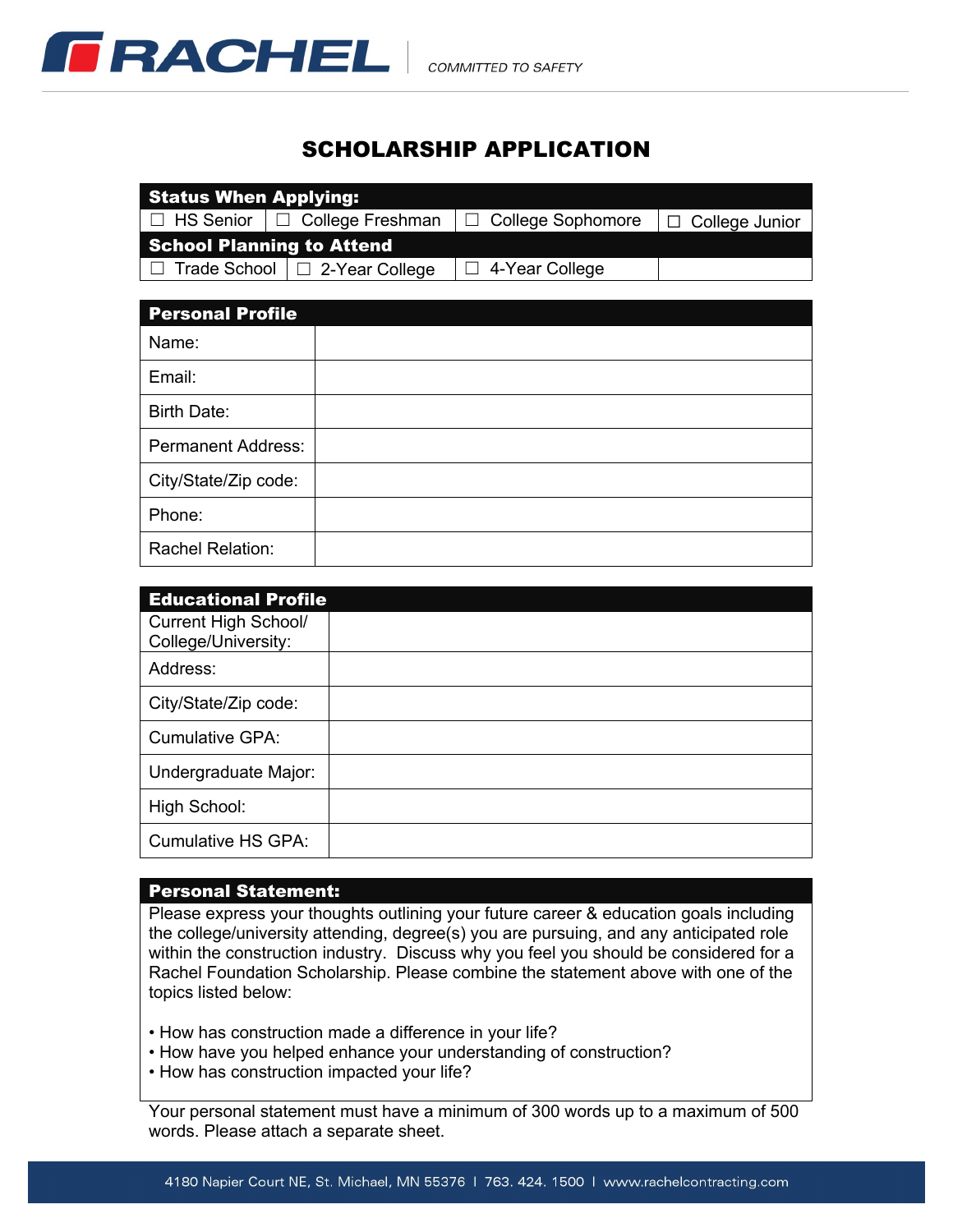

#### **Activities & Accomplishments:**

Please list high school and college activities (student government, sports, publications, school-sponsored community service programs, student-faculty committees, arts, music, etc.). List in descending order of significance and include years of participation, offices held and honors received. Please list your high school and college accomplishments. Please attached a separate sheet.

## **Leadership & Community Involvement:**

Please list any leadership roles and/or community involvement.